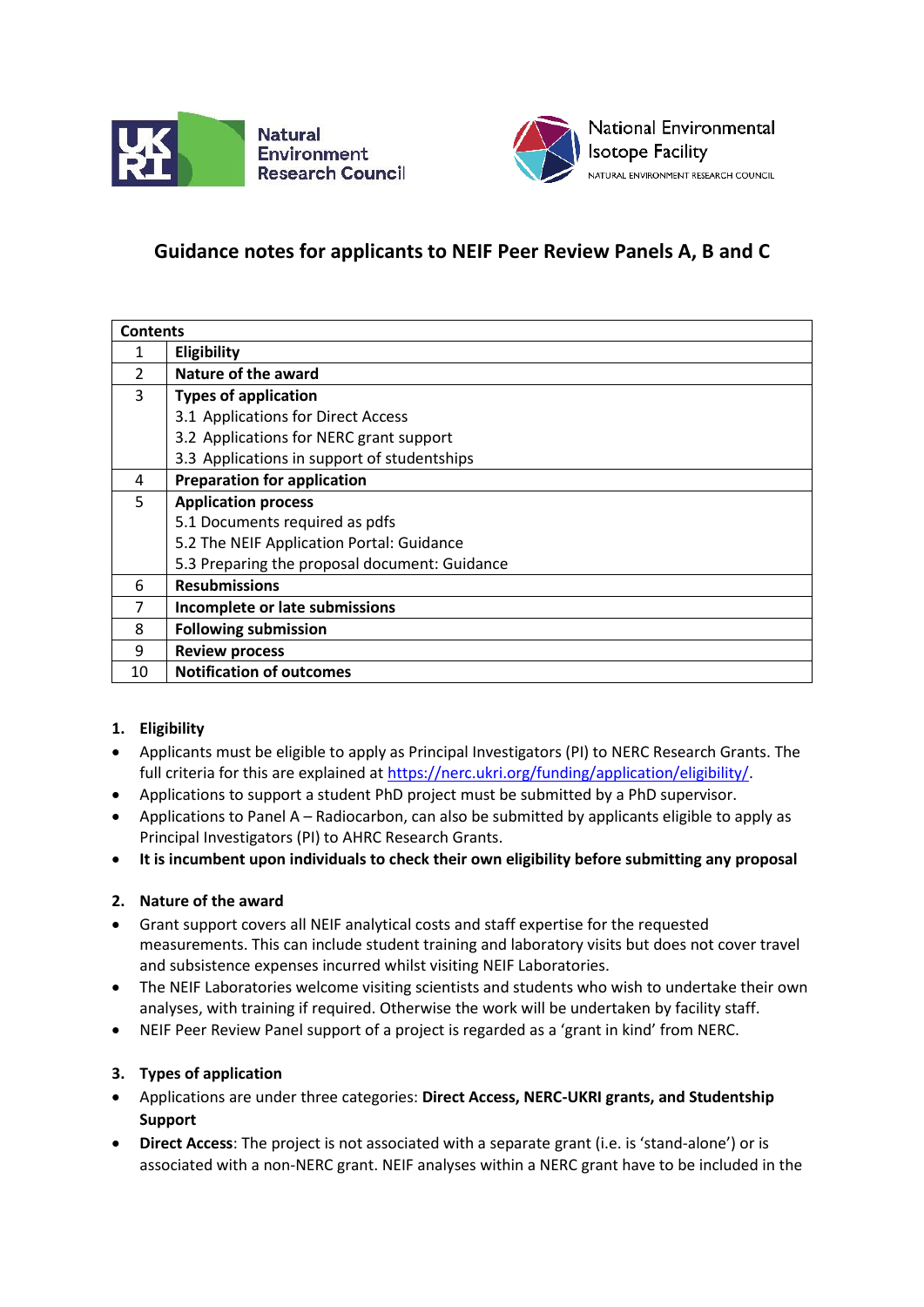original proposal and project budget (see below). Reasons for not including the work in the grant must be made clear in the proposal. Any applications associated with a NERC grant applying via direct access will be referred to NERC.

- **NERC-UKRI Grants**: Applications associated with a NERC or UKRI grant where NEIF support was included in the original proposal and project budget.
- **Studentship Support**: Note this category only refers to all PhD projects regardless of who is funding it. Support for Masters/other student projects will be considered as Direct Access projects.

## **3.1. Applications for Direct Access**

• Direct Access applications must be submitted via the online portal. There are two deadlines per year (see Section 5 below). Direct Access applications are considered by the relevant NEIF Panel following these deadlines.

## **3.2. Applications for NERC grant support**

- Following an award at NERC Peer Review College (PRC), NEIF Panels assess the NEIF analysis component of the grant as soon as possible. This does not require action by the PI, but PIs should alert the relevant NEIF Laboratory of new awards. Initial review is on a rolling basis and may take place separately from the biannual NEIF Panel meetings.
- Following initial review, the PI receives full information on how to proceed. If the NEIF Panel are satisfied with the detail regarding use of NEIF resources, PIs are invited to proceed at their convenience, and the NEIF grade is identical to that at PRC. If additional information is required, this will be requested from the PI (R\* grade). Depending on the level of detail required, a full NEIF application may be requested. The PI response, including full NEIF applications, may be submitted by the PI at any time via the online portal.
- Applications for NERC grant support must include sufficient analytical information in the grant case for support to enable the Panel to assess the application. Applicants will be required to write a full NEIF proposal if the information in the grant case for support is not detailed enough for a full assessment by the panel.

## **3.3. Applications in support of studentships**

- Applications for Studentship support must be submitted via the online portal. There are two deadlines per year (see Section 5 below). These are the same deadlines as for Direct Access applications. Applications for Studentship support are considered by the relevant NEIF Panel following these deadlines.
- As support, including for NERC studentships, is contingent on Panel approval, early discussions should occur between the PI and relevant NEIF Laboratory. If it is known during formulation of a studentship that NEIF analyses will be required, this should be discussed with the Laboratory in advance. If this work is central to the studentship, a NEIF co-supervisor may be appropriate.
- Due to the delay between application and completion of analyses, support should be sought as early as possible in the project, particularly if NEIF analyses are key to the project.

## **4. Preparation for application**

- Collaboration between NEIF scientists and applicants is strongly encouraged
- A completed draft of the application should be provided to the relevant NEIF laboratory at least two weeks before the submission deadline. The requirements of the project must be discussed with the relevant NEIF laboratory at the earliest possible opportunity.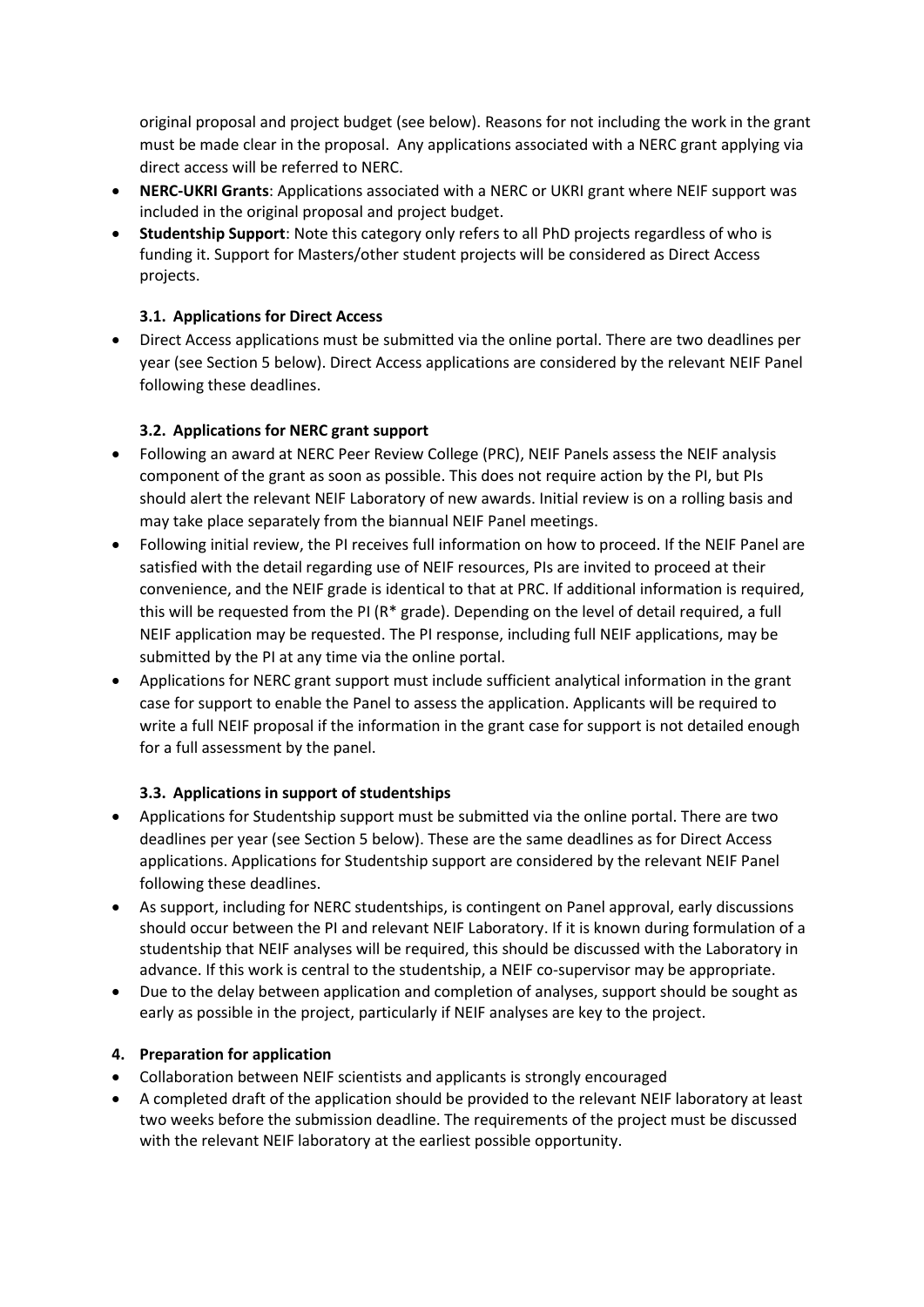## **5. Application process**

- There are two deadlines for submission of applications for consideration at NEIF Panel meetings each year. Dates for these are listed on the NEIF webpage. http://www.isotopesuk.org/
- Applications are submitted online via the NEIF Application portal.
	- https://c14.arch.ox.ac.uk/nrcf/neif.html
- The following applications will be dealt with at the relevant panel (associated laboratory node indicated in brackets):
	- o **Panel A – Radiocarbon**
	- o Archaeology (Oxford)
	- o Environment (SUERC)
	- o **Panel B – Life Sciences**
	- o Compound specific (Bristol)
	- o Biology stable isotopes (SUERC/UKCEH)
	- o **Panel C – Geology and Environment**
	- o Argon isotopes (SUERC)
	- o Geochronology and tracers (BGS)
	- o Cosmogenic nuclides (SUERC)
	- o Environmental & geological stable isotopes (BGS)
- Where cross panel support is required (e.g. stable isotopes [Panel C] combined with radiocarbon dates [Panel A]) applicants are encouraged to submit one application. Cross panel applications should be written as a coherent joint proposal and not as two separate applications.

#### **5.1. Documents required as pdfs**

• Guidelines for document submission vary by panel and application support requested:

## **Panel A**

A **proposal document of up to 4 sides of A4 text in length**. This must be Arial 11 font, with 2 cm margins (see below for details). NEIF appreciates the text page limit may limit the inclusion of important supporting information such as figures, tables, diagrams, and photographs. Applicants are therefore able to include these figures/supporting materials in a **document of up to 4 sides of A4 in length. The full document (proposal + figures/supporting material) must not exceed 8 sides of A4 in length.** Note the figures/supporting material should not be an extension of the proposal text, and supporting material that is clearly an extension of the proposal text itself will be excluded during review.

A brief **1-page CV** listing 5 relevant publications (**for the PI only**).

#### **Panel B**

A **proposal document of up to 2 sides of A4 text in length**. This must be Arial 11 font, with 2 cm margins (see below for details). NEIF appreciates the text page limit may limit the inclusion of important supporting information such as figures, tables, diagrams, and photographs. Applicants are therefore able to include these figures/supporting materials in a **document of up to 4 sides of A4 in length. The full document (proposal + figures/supporting material) must not exceed 6 sides of A4 in length.** Note the figures/supporting material should not be an extension of the proposal text, and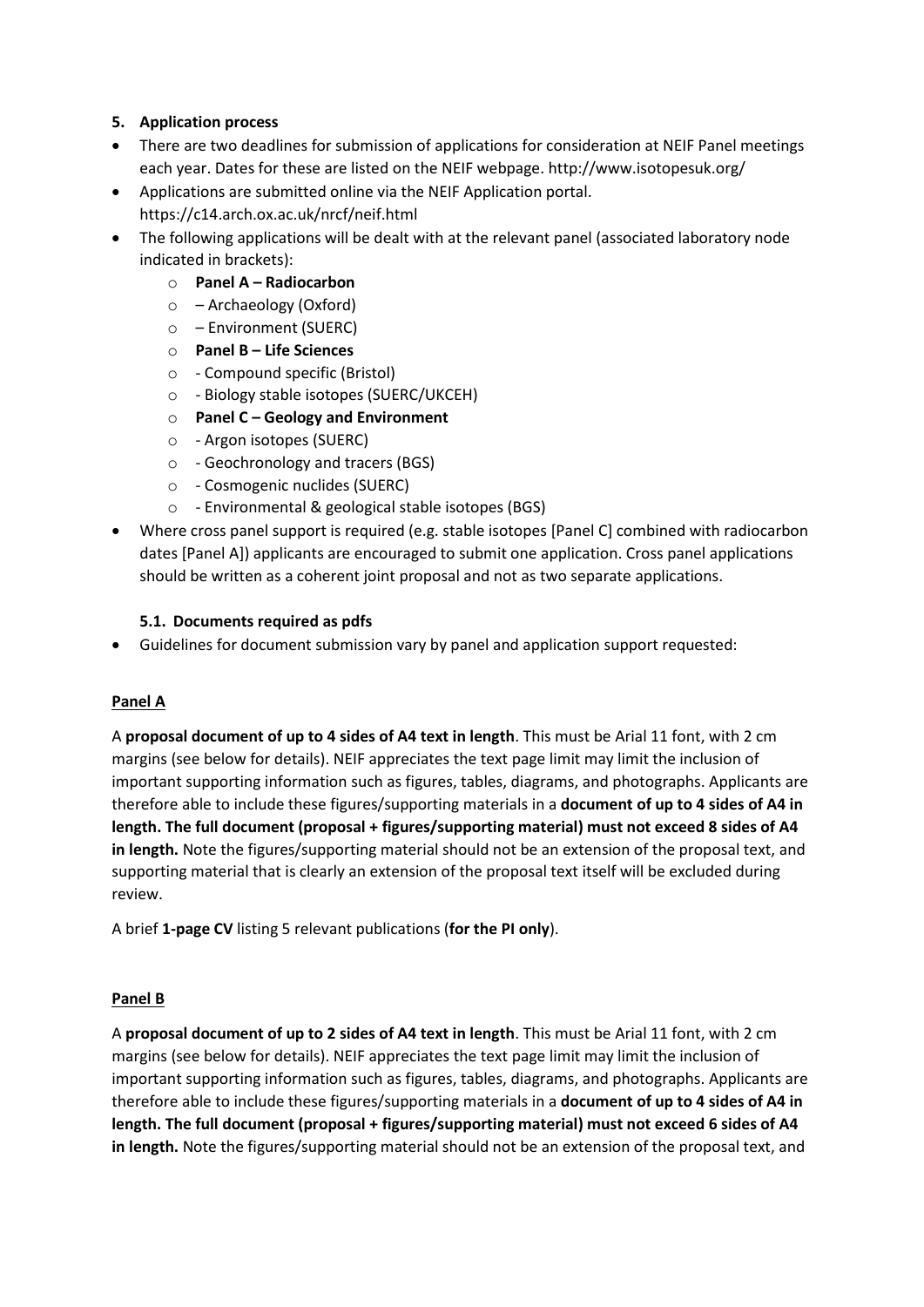supporting material that is clearly an extension of the proposal text itself will be excluded during review.

A brief **1-page CV** listing 5 relevant publications (**for the PI only**).

## **Panel C – Stable and Radiogenic Isotope applications**

A **proposal document of up to 2 sides of A4 text in length**. This must be Arial 11 font, with 2 cm margins (see below for details).

NEIF appreciates the text page limit may limit the inclusion of important supporting information such as figures, tables, diagrams, and photographs. Applicants are therefore able to include these figures/supporting materials in a **document of up to 4 sides of A4 in length. The full document (proposal + figures/supporting material) must not exceed 6 sides of A4 in length.** Note the figures/supporting material should not be an extension of the proposal text, and supporting material that is clearly an extension of the proposal text itself will be excluded during review.

A brief **1-page CV** listing 5 relevant publications (**for the PI only**).

#### **Panel C – Cosmogenic nuclide applications**

A **proposal document of up to 3 sides of A4 text in length**. This must be Arial 11 font, with 2 cm margins (see below for details).

NEIF appreciates the text page limit may limit the inclusion of important supporting information such as figures, tables, diagrams, and photographs. Applicants are therefore able to include these figures/supporting materials in a **document of up to 4 sides of A4 in length. The full document (proposal + figures/supporting material) must not exceed 7 sides of A4 in length.** Note the figures/supporting material should not be an extension of the proposal text, and supporting material that is clearly an extension of the proposal text itself will be excluded during review.

A brief **1-page CV** listing 5 relevant publications (**for the PI only**).

#### **Cross Panel Applications**

A **proposal document of up to 4 sides of A4 text in length**. This must be Arial 11 font, with 2 cm margins (see below for details). NEIF appreciates the text page limit may limit the inclusion of important supporting information such as figures, tables, diagrams, and photographs. Applicants are therefore able to include these figures/supporting materials in a **document of up to 6 sides of A4 in length. The full document (proposal + figures/supporting material) must not exceed 10 sides of A4 in length.** Note the figures/supporting material should not be an extension of the proposal text, and supporting material that is clearly an extension of the proposal text itself will be excluded during review.

A brief **1-page CV** listing 5 relevant publications (**for the PI only**).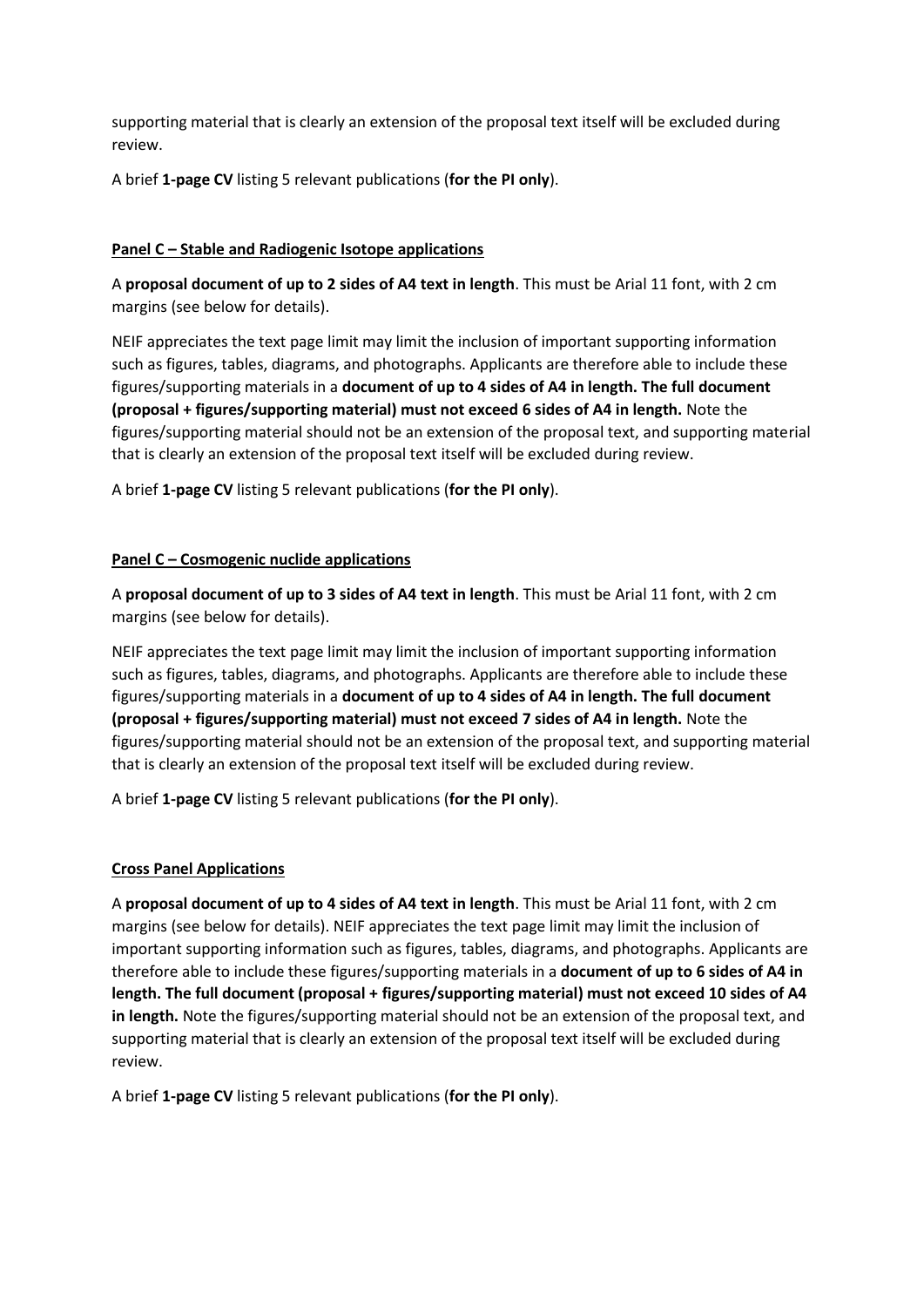#### **5.2. The NEIF Application Portal: Guidance**

- Applicants must use the NEIF online application portal. Applicants need to register to access this using a password system. This is available on the front page of the portal.
- The portal provides an online form which forms the basis of the application. Once this is complete, the applicant must upload their proposal document and CV before final submission.
- Help notes are provided for the various sections on the online form. These are accessed from the form itself. Additional assistance can be provided via the relevant NEIF laboratory.
- For PhD student support the importance of the requested analyses for the completion of the PhD studentship must be clearly stated on the application form. This section should be written by the PhD student.
- In order to identify conflicts of interest during NEIF Panel meetings, NEIF staff closely involved with the project (e.g. as PhD co-supervisors, or research grant Co-Investigators) should be identified as co-investigators.
- If you are unsure which method to select, please contact the Facility. The available methods are: Argon isotopes (Panel C), Cosmogenic nuclides (Panel C), Geochronology and tracers (Panel C), Biology stable isotopes (Panel B), Environmental & geological stable isotopes (Panel C), Compound specific (Panel B) and Radiocarbon (Panel A). In awarding a 'grant in kind', the Panel must ensure the resources of NEIF are put to the best possible scientific use. To achieve this, it is normally assumed that facility staff will be involved in a "Collaborative" role with the research project – i.e. the scientific expertise of facility staff is used in the design, implementation, interpretation, and publication of the analytical work. If there is no requirement for scientific collaboration, i.e. the application is for a technical analytical service only, the rationale for this should be explained in the Project Description.

## **5.3. Preparing the proposal document: Guidance**

- If your application is for a feasibility study of limited scope, prior to a larger application, this should be clearly stated in the proposal.
- If the work forms part of a student's project the significance to the thesis must be described.
- Text in Figures and tables must be clearly legible.
- If the work has to be completed by a certain time (e.g. PhD Thesis deadline) please state this in the application.
- The application should be clear, concise, and analyses requested must be fully justified. In particular it should contain:
	- $\circ$  A brief description of the scientific aims, objectives, and methodologies, together with their wider context (e.g. previous relevant work by others/applicant)
	- o Evidence for the scientific importance of the proposed project
	- o Evidence that the NEIF resources will make a vital contribution to the project's aims
	- o Evidence that appropriate sample material will be available
	- $\circ$  Evidence that any permissions required for the collection/import of material are in place (e.g. FERA/SASA licence for import of soil to UK institutions from non-EU countries). NEIF laboratories may not be able to accept material for analysis without a valid licence.
	- $\circ$  Description and justification of the samples for which analyses are requested. This includes reasons for the choice of samples, information on their nature and/or composition, and any other relevant information (e.g. supporting material such as tables and/or diagrams/photographs). This is to enable the panel to assess the suitability of the samples for the specific aims of the project.
	- $\circ$  An assessment of possible problems with measurement and/or interpretation. This includes factors such as contamination, stratigraphic complexity, taphonomy, etc. Appraise honestly these potential difficulties, and how they will be overcome.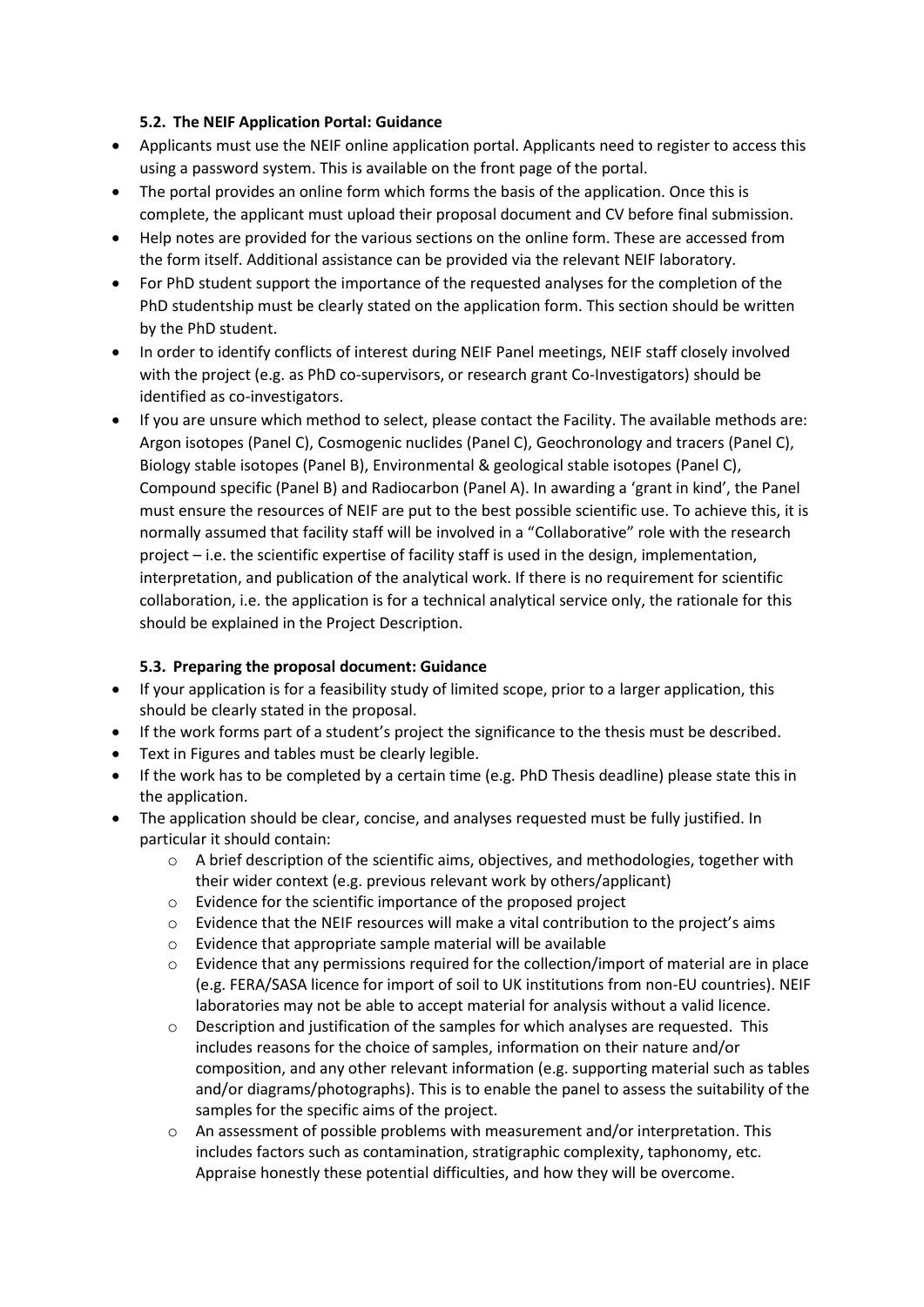$\circ$  Evidence that any additional information/data required to make a proper interpretation of the NEIF analyses will be available

## **6. Resubmissions**

- Applications graded R\* (see below for definition) are encouraged to resubmit.
- All other applications for which funding is not approved at Panel may resubmit providing the application has been substantially revised from the original.
- The NEIFPR reserves the right to reject without formal consideration any application that has not been modified satisfactorily from a previous unsuccessful application.
- All resubmissions must include:
	- 1. A cover letter stating that this is a resubmission, and a point-by-point explanation of how the comments accompanying the R\* grade/ grade below funding cut-off have been addressed.
	- 2. A copy of the previous application and case for support
	- 3. A copy of the previous decision letter
- Items 1-3 above should be uploaded to the portal with the new (revised) application paperwork and collated as 1 single PDF document prior to submission.
- Resubmissions should be made within 2 meetings following the original submission (unless there are exceptional circumstances).

#### **7. Incomplete or late submissions**

Incomplete applications will not be progressed and will be returned to the applicant. Late submissions will be deferred to the next NEIF Panel meeting.

#### **8. Following submission**

Once the form and documents are submitted online successfully, a confirmation email is sent. When the application deadline passes, all applications are collated and given a number.

#### **9. Review process**

Each application is evaluated by the relevant NEIF panel and graded according to NERC grant assessment criteria (0-10 scale). The possible outcomes are:

- **Full support**. Full support entails all requested analyses/work being approved.
- **Part support.** Where applications receive a grade allowing support (as above), but not all analyses are felt to be justified or suitable to achieve the stated aims.
- **R\* grade (invited resubmission).** An R\* grade is not uncommon; this is not a rejection, but demonstrates the Panel feel the application cannot be awarded without clarification. Examples include increased information on the context, sampling strategy, sample justification etc. This has prevented an award being made, but if suitable information is forthcoming, an award could be made. If the amount of information requested is minor, a full proposal reapplication may not be necessary, and a point-by-point response by the PI may be sufficient. If timing is critical, decisions may be made under Chair's Actions (i.e. outside the biannual application deadlines). A full explanation of what is required will be given to the PI in the notification of outcomes.
- **Pilot project.** Where an application would benefit from a small amount of preliminary data before a decision on full funding could be taken, the panel may recommend a Pilot study. Once pilot data are available, a decision on the remainder of the analyses will be made. If timing is critical, decisions may be made under Chair's Actions (i.e. outside the biannual application deadlines). Instructions on how to proceed will follow the application outcome.